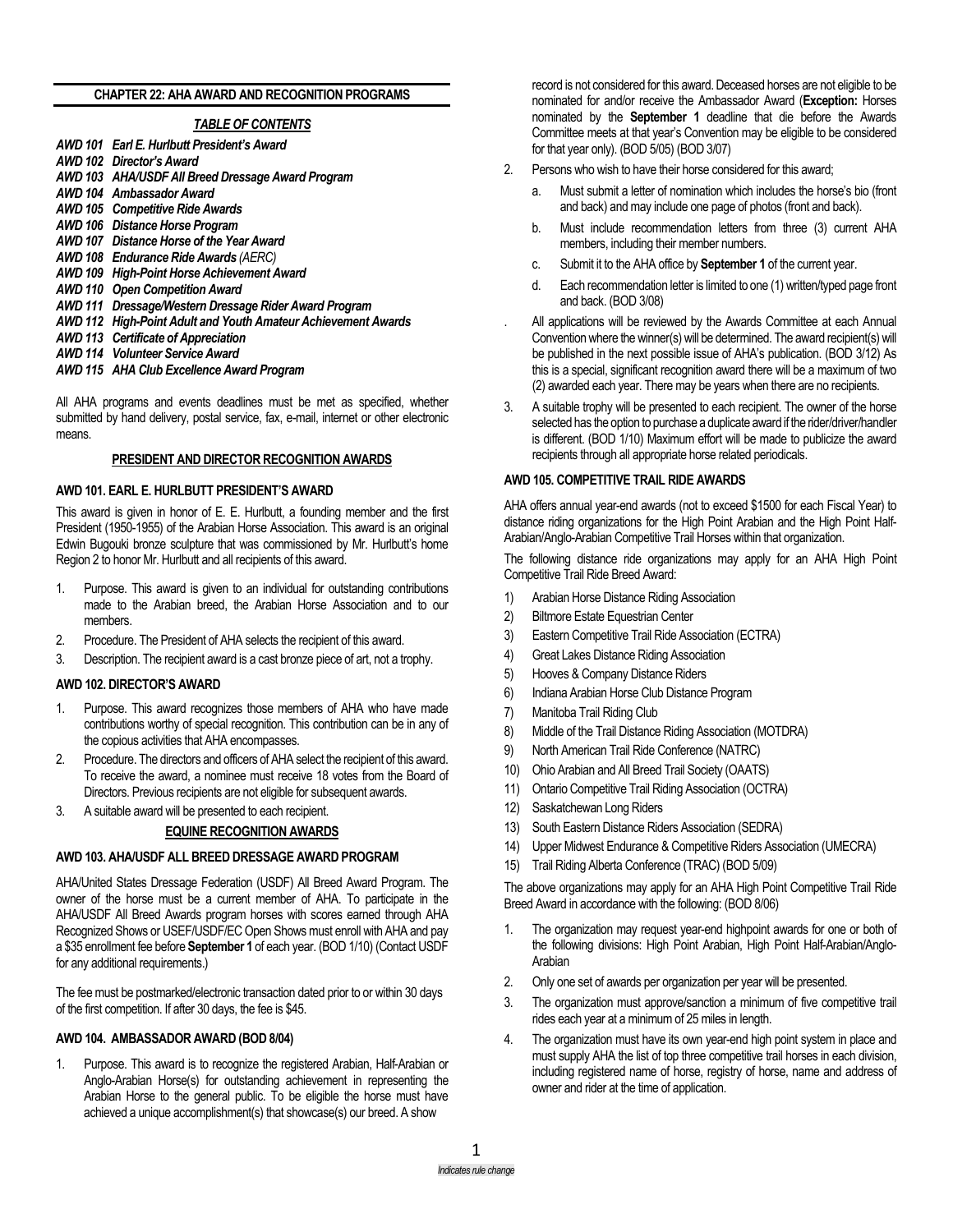- 5. To be considered for a year-end high point award, the horse must have completed a minimum of five Competitive Trail Rides sanctioned by this organization. Only competitive trail rides/miles may be counted. (BOD 8/01)
- 6. The winning horse must meet the registry and ownership requirements, be registered with AHA, CAHR or CPAR and be owned by a member of AHA.
- 7. Each organization approved for Highpoint awards will receive like awards for that year not to exceed \$150 per each organization. (BOD 8/01)
- 8. The Organization must submit the application form at least 45 days prior to the presentation date for the award. The application must be complete and accurate and submitted to AHA Distance Ride Committee. The Distance Ride Chair and the Awards Committee Chair will approve all awards to be given after verifying that the organization and the winners meet all requirements.
- 9. Completion in one ride season (January 1 to December 31), of any and all AHA Regional Championship Competitive Trail Rides as well as the AHA National Championship Competitive Trail Ride shall earn bonus points at the rate of one point per mile, to be added to the Point score calculated from each organizations own scoring system. (BOD 8/01)

# **AWD 106. DISTANCE HORSE PROGRAM(BOD 8/01)**

### **GENERAL RULES**

- 1. The horse must be registered with either the Arabian Horse Association, the Canadian Arabian Registry or the Canadian Partbred Arabian Register.
- 2. All horses must be enrolled by the current recorded owner. The owner and rider must have Competition level AHA membership.
- 3. The ride must be sanctioned by an AHA Approved ride organization of no fewer than 25 miles.
- 4. The horse must finish the ride and fulfill all requirements of the ride; i.e., time, veterinarian parameters, etc.
- 5. The AHA Open Qualifying Ride Results Form signed by the Ride Manager, or, Ride Secretary, must be submitted to the AHA office and postmarked/electronic transaction datedwithin (90) days of the ride date or the Official AERC Horse Record must be submitted along with the AHA Open Qualifying Ride Results form to AHA by **January 31** for AERC Sanctioned Endurance Rides completed the prior year. (See END 112) (Res. 7-93) (BOD 5/02)
- 6. The Award will be given at 500 miles. Additional recognition is given at every increment of 500 miles, thereafter (1000, 1500, 2000) based on the actual number of miles completed in competitive and/or endurance rides.
- 7. Miles completed in the Novice Division will count.
- 8. When an AHA Regional Championship Competitive Trail ride is held with an 'Approved Ride Organization' Open ride, both rides are eligible for the Distance Award program.
- 9. When an AHA National or Regional Championship Endurance Ride is held with an AERC/FEI Open ride, both rides are eligible for the Distance Award program. Refer to AHA END 115 for procedures for Endurance Ride results reporting. (BOD 11/02)

#### **ENROLLMENT AND RENEWALS**

- 10. An enrollment fee for each horse must be postmarked/electronic transaction dated for initial enrollment prior to the first event of the year. (BOD 11-04)
- 11. After initial enrollment, each horse owner shall pay a renewal fee annually before the horse's first ride each year to remain current in the program. This renewal is the sole responsibility of the horse owner. (BOD 11/04)
- 12. Nomination is transferable upon change of ownership.

# **BACK MILEAGE FEE AND REQUIREMENTS**

- 13. A retroactive fee must be paid for each year to pick up mileage that was earned prior to the horse being enrolled in the program or the annual renewal fee being received by the AHA office. Miles are earned (verified and recorded), based on these dates. Anything prior to said dates necessitates the retroactive fee. (BOD 11/04)
- 14. Credit for back mileage will only be accepted from AHA approved ride organizations.
- 15. Mileage from any prior years will be accepted only if it can be verified.
- 16. Mileage must be documented and signed by an official of the ride sanction association or for AERC Sanctioned Endurance Rides; the Official AERC Horse Record may be submitted along with the AHA Open Qualifying Ride Results form as proof without a signature. (BOD 5/02)
- 17. The person applying for back mileage shall be responsible for obtaining all necessary documents and reports needed to verify the horse's back mileage.
- 18. To be retroactive and immediate to all past and present participants in the Distance Program. (Res. 22-92)

### **AWD 107. DISTANCE HORSE OF THE YEAR AWARD (BOD 2/04)**

- 1. Purpose. This award is to recognize the significant accomplishment of an Arabian, Half-Arabian or Anglo-Arabian Horse in the distance sports. As this is a special, significant recognition award there may be years when there is not a recipient.
- 2. Procedure.
	- a. The owner of the nominated horse must be a current Competition Card member of AHA in the nomination year. (BOD 2/11)
	- b. A nominated horse must be registered with the Arabian Horse Association, Canadian Arabian Horse Registry or the Canadian Partbred Arabian Registry.
		- 1) The horse must be living at the time of nomination.
		- 2) The horse to have competed in the year it was nominated.
		- 3) There is no requirement for the horse to have competed in an AHA regional and/or national events.
		- 4) Emphasis to be placed on current year accomplishments. Previous accomplishments may be considered.
		- 5) Endurance and CTR both to count. (BOD 2/11)
	- c. Any AHA member can nominate a horse by completing the official nomination form available on the AHA website or the AHA office.
	- d. A member's horse may be nominated more than once, but may be selected for the award only once.
	- e. Nomination deadline is **November 1** of each calendar year. (BOD 3/15)
	- f. The Award Sub-Committee (Awards, AHA Distance Ride Commission and Distance Ride Committee Chair plus two at-large from the Distance Committee for a total of 5 members) will make the selection at the annual AHA Convention. (BOD 2/11)
	- g. The owner of the chosen horse agrees to allow AHA to use a picture of the horse and his winning criteria both within AHA publications (magazine, website & brochures) as well as publications outside AHA.
- 3. Description. A bronze sculpture, designed by Joe Staheli, with a wooden base that includes plates for the engraving of the annual winners was purchased by AHOF and will be displayed in the AHA office. The award for each annual winner will be a suitable award presented to each recipient.

# **AWD 108. ENDURANCE RIDE AWARDS (AERC)**

The Arabian Horse Association offers annual year end awards to the American Endurance Ride Conference (AERC) highpoint Arabian and to the highpoint Half-Arabian/Anglo-Arabian in the middle distance category of 50-99 miles in addition to highpoint awards given to the 100 mile highpoint Arabian and highpoint Half-Arabian/Anglo-Arabian. The awards are given to the horses with the most points at the end of the AERC ride season (December 1 – November 30). The points are calculated for mid distance awards from AERC Sanctioned ride of 50 or more miles but fewer than 100 miles in one day. (Clarification: if the rider enters a multi-day 100 mile event, that ride will count for the middle-distance awards. Only one-day 100 mile events do not count). A bonus of one point per mile will count for all AHA Regional Rides of a distance of 50 miles or more, but fewer than 100 miles. If the Regional ride were a one-day 100 mile ride, then the distance would be counted in the highpoint 100 mile award.

- 1. The highpoint horses must be registered with AHA, CAHR or CPAR and be owned by a current member of AHA.
- 2. The owner must apply to AHA on the official AHA form in order to be eligible for these awards. Along with the form, the owner must submit a copy of the horse's AERC record showing the rides claimed on the AHA form. The form must be submitted to AHA's office no later than **December 30.**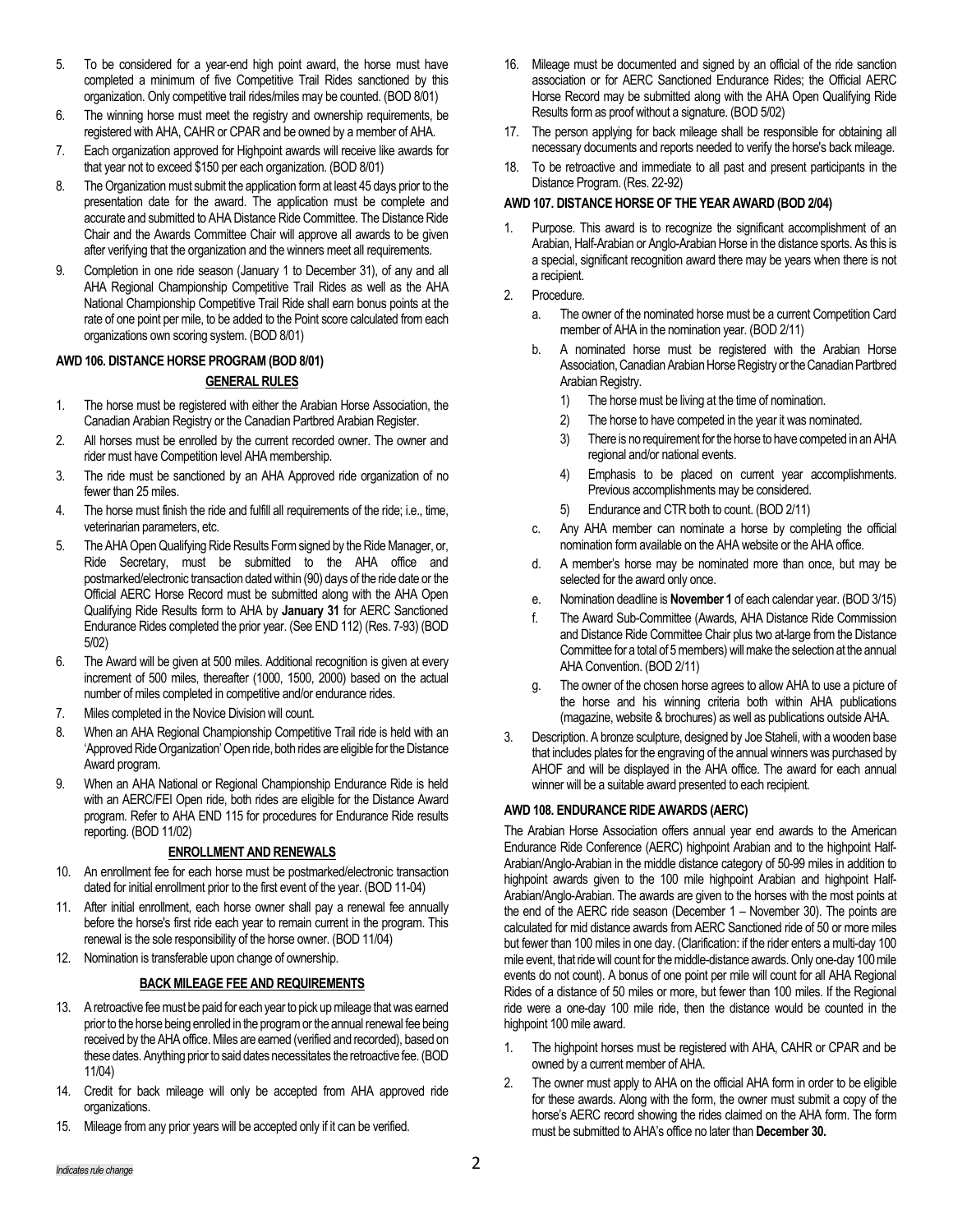- 3. The points for mid distance awards are calculated using AERC's point formula plus any bonus points for AHA Regional Rides of 50 miles or more but fewer than 100 miles in one day.
- 4. Any ties at the end of the year will be broken first by the number of Best Condition awards earned and second by the least number of rides ridden to earn the points.

### **AWD 109. HIGH-POINT HORSE ACHIEVEMENT AWARD**

Awarded to the horse with the highest points accumulated within a calendar year. Points are accumulated from the date of enrollment or renewal (January 1 or later, through December 31)

Horse must be enrolled in the Horse Achievement Award Program. For rules and requirements, refer to Chapter 22. Previous High-Point Horse Achievement Award winners are not eligible to participate.

In the event of a tie to determine the High Point Horse the following criteria will be used: (BOD 8/12)

- 1. The Horse with the most National Championship points, including Open Competition (as stated in ACH 104.9).
- 2. The Horse with the most Reserve National Championship points, including Open Competition (as stated in ACH 104.9).
- 3. The Horse with the most National Championship Top Ten points, including Open Competition (as stated in ACH 104.9).
- 4. Flip a Coin.

#### **AWD 110. OPEN COMPETITION AWARD (BOD 3/09)**

- 1. Purpose. This award is to recognize the Arabian, Half-Arabian or Anglo-Arabian Horse(s) for outstanding achievement in representing the Arabian Horse community in areas of OpenCompetition such as but **NOT LIMITED**to: open reining, competitive trail, endurance, combined driving, hunter, eventing, jumping, carriage pleasure driving, working western, and dressage.
- 2. This award is to recognize those horse(s) that have received acknowledgement at the higher levels of competition such as but **not limited** to regional championships, national competitions and international competitions open to all breeds and/or shown progressive and consistent accomplishment within the discipline.
- 3. To be considered for this award the Arabian, Half-Arabian or Anglo-Arabian Horse(s) must have acknowledged and promoted the fact that they are a representative of the Arabian breed in some form; publications, demonstrations, or other public forums.
- 4. Deceased horses are not eligible to be nominated and/or receive this award (**Exception:** Horses nominated by the **September 1** deadline that die before the Awards Committee meets at that year's Convention may be eligible to be considered for that year only).
- 5. Persons who wish to have their horse considered for this award or persons who know of an outstanding horse to be considered for this award must prepare a letter of particulars along with the recommendation letters from a minimum of three (3) AHA members, including their AHA member numbers and submit it to the AHA office by **September 1.** All applications will be reviewed by the Awards Committee at each annual convention. The Committee will select the recipient(s) at that time. As this is a special, significant recognition award there will be a maximum of two (2) awarded each year. There may be years when there are no recipients.
- 6. A suitable trophy will be presented to each recipient. The owner of the horse selected has the option to purchase a duplicate award if the rider/driver/handler is different. Maximum effort will be made to publicize the award recipients through all appropriate horse related periodicals or other forms of communication such as the AHA website.
- 7. The cost of the trophy will be covered by sponsorships from various individuals and regional supporters and will be the responsibility of the Awards Committee. If this monetary support is not provided in any given year, this award will not be presented.
- 8. Should nominations be made in a year when financial support is not provided, those nominations will be carried over to the next year that the financial support is available.

#### **MEMBER AWARD PROGRAMS**

#### **AWD 111. DRESSAGE/WESTERN DRESSAGE RIDER AWARD PROGRAM (BOD 3/15)**

- 1. The Dressage/Western Dressage (WD) Rider Award is presented to those riders that satisfy the following requirements:
	- a. The one-time rider nomination fee is \$45 for each level of competition. No scores will be recorded before the nomination form and fee are received by AHA. The nomination forms and fees may be sent to AHA along with the first scores if they are included in the same envelope. (BOD 11/04)
	- b. Riders must receive two scores of 60% or better at each level to qualify. The scores must be from two different judges for two different rides. If there are two or more judges per ride, the average scores will count. These scores are accumulative and do not have to be earned in one year. The rider must be a current member of AHA.
	- c. Riders must compete on horses registered in the Arabian Horse Association Registry the Canadian Arabian Horse Registry or the Canadian Partbred Arabian Register.
	- d. All Open Qualifying Show/Event Results Forms must be signed by the Show Secretary, Show Manager, or technical Delegate and postmarked/electronic transaction dated within 30 days of the competition. Effective January 1, 1993, recordings for AHA Recognized competitions will no longer require a show report form but will be automatic. (Res. 7-93)
- 2. Certificates and Lapel Pins to be awarded as follows:
	- a. Basic level (WD), certificate only.
	- b. Training level (Dressage), certificate only.
	- c. First level (Dressage/WD), pin and certificate.
	- d. Second level (Dressage/WD), pin and certificate.
	- e. Third level (Dressage/WD), pin and certificate.
	- f. Fourth level (Dressage/WD), pin and certificate. (When applicable for WD)

These awards will be a one-time only per level presentation.

#### **AWD 112. HIGH-POINT ADULT AND YOUTH AMATEUR ACHIEVEMENT AWARDS (BOD 3/07)**

Awarded to the Adult and Youth amateurs with the highest points accumulated within a calendar year. Points are accumulated from the date of enrollment or renewal (January 1 or later, through December 31)

Amateurs must be enrolled in the Amateur Achievement Award Program. For rules and requirements, refer to Chapter 22. Previous High-Point Amateur Achievement Award winners are not eligible to participate.

In the event of a tie to determine the High Point Adult Amateur or Youth Amateur the following criteria will be used: (BOD 8/12)

- 1. The Amateur with the most National Championship points, including Open Competition (as stated in ACH 104.9)
- 2. The Amateur with the most Reserve National Championship points, including Open Competition (as stated in ACH 104.9)
- 3. The Amateur with the most National Championship Top Ten points, including Open Competition (as stated in ACH 104.9)
- 4. Flip a Coin.

#### **MEMBER RECOGNITION**

#### **AWD 113. CERTIFICATE OF APPRECIATION**

These certificates are used by AHA Committees who wish to give a formal "Thank You" to other than AHA members.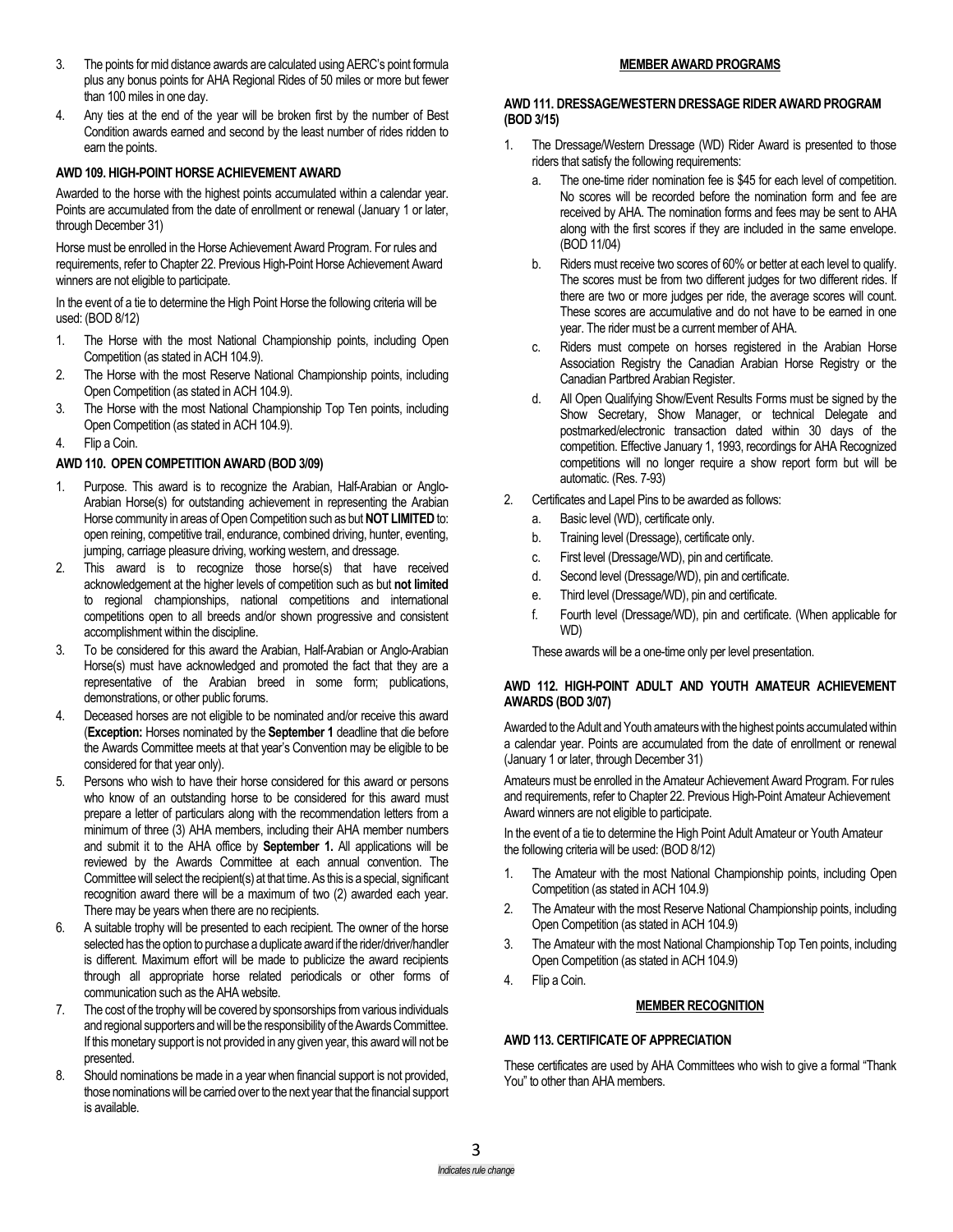### **AWD 114. VOLUNTEER SERVICE AWARD**

- 1. Selection Guidelines for Member Organization, Regional and/or National level awards. These selection guidelines may be used for each level and adjusted appropriately. The member:
	- a. Contributed significant service,
	- b. Has made significant contribution,
	- c. Promoted the breeds in some manner,
	- d. Promoted the Member Organization, the Region and/or AHA by volunteering their time, expertise, or resources,
	- e. Made a unique or creative contribution.

# **MEMBER ORGANIZATION LEVEL AWARDS**

If a Member Organization or Region already has a guideline for selecting recipients, the Member Organization or Region is encouraged to continue to use that guideline.

- 2. The yearly nomination form will be available to Member Organizations in July. This form is to be filled out by anyone in the Member Organization who would like to nominate a member for recognition at the Member Organization level. Before the form can be passed out to the members to be filled out, the Member Organization should decide the following:
	- a. The deadline for returning the form for selection of the recipients (which should then be put on the form in the space allotted).
	- b. The manner in which the Member Organization will select the recipients (i.e., executive decision, selection committee, etc.). These decisions are entirely up to the Member Organization.
- 3. The number of awards per Member Organization depends on the number of adult AHA members in that Member Organization.
	- a. If a Member Organization has 100 or fewer, then the Member Organization may select one recipient.
	- b. Should the Member Organization have more than 100, the Member Organization may select up to two recipients.

After selection of Member Organization level recipients, the Member Organization will forward the winning nomination form for each recipient to AHA, either postmarked/electronic transaction dated or faxed by **September 15**.

AHA will distribute letters of congratulations, award certificates, and lapel pins to the winners. The certificate will state the Member Organization name as well as the name of the recipient.

# **REGIONAL LEVEL AWARDS**

Regions are allowed two Regional level recipients.

- 4. Each Member Organization should select two nominations to send to the Regional Director for the Regional level.
	- a. These two need not include those of the recipients at the Member Organization level, but may include them if deemed appropriate.
	- b. At the point of nominating a member for the Regional level, the Member Organization president (or whoever has been appointed to handle nominations) should check the box on the nomination form to indicate a nomination for the Regional level. Nomination forms may be obtained from AHA.
	- c. The deadline to forward Regional level nominations from Member Organizations to the Regional Director is **August 31.**
- 5. Regional Directors, prior to receipt of nominations from Member Organizations, will need to decide how the selection of the two Regional recipients will be made (i.e., executive decision, selection committee).
	- a. The person(s) in charge of handling this program for each Region will need to notify the AHA office of the two Regional recipients, postmarked/electronic transaction dated or faxed by **October 31.**
	- b. The certificates will state both the Region's number and the recipient's name.
	- c. Letters of congratulations, award certificates and lapel pins will be given out during a ceremony at the AHA Annual Convention.

# **NATIONAL LEVEL AWARDS**

- 6. National level nominations must be postmarked/electronic transaction dated or faxed to the AHA office by **October 15.**
	- a. The National Level Award nominations must be generated from:
		- 1) Member Organizations, or<br>2) Regional recipients, or
		- Regional recipients, or
		- 3) Original nominations suggested by the Regional Director, or
		- 4) Appointed person.<br>5) President or Execu
		- 5) President or Executive Board of AHA
- 7. The designated person(s) from each Region may forward up to three nominations. The box at the bottom of all nomination forms designating that the nomination is for the National level must be checked.
- 8. The President of AHA (or any designated person(s)), upon receipt of the nomination forms will make a selection of National level recipients to be awarded at the AHA Annual Convention.
	- a. The number of National recipients will be approximately 25. This allows at least one recipient per Region, plus any additional individuals that the President or Executive Board of AHA feel are deserving.
	- b. The National recipients will receive a brass and wood plaque and lapel pin at the AHA Annual Convention.

# **ANNUAL AWARD LEVEL DEADLINES**

**August 31,** Regional Level Volunteer Service Award nominations from Member Organizations due to Regional Directors.

**September 15,** Member Organization Level Volunteer Service Award recipient names from Member Organizations due to AHA.

**October 15,** National Level Volunteer Service Awards nominations from Regions due to Executive Committee.

**October 31,**Regional Level Volunteer Service Award recipient names from Regions due to AHA.

# **ANNUAL AWARD LEVEL DESCRIPTIONS**

**Member Organization:** The Member Organization level recipients receive a letter of congratulations, an award certificate and lapel pin with the stylized AHA logo. To denote recipients at the Member Organization level, the certificate and the pin contain a single horse head from the stylized AHA logo.

**Regional:** The Regional level recipients receive a letter of congratulations, an award certificate and lapel pin with the stylized AHA logo. To denote recipients at the Regional level, the certificate and pin contain a double horse head from the stylized AHA logo.

**National:** The National level recipients receive a brass and wood plaque and lapel pin, both with the triple horse head from the stylized AHA logo.

# **MEMBER ORGANIZATION RECOGNITION**

# **AWD 115. AHA CLUB EXCELLENCE AWARD PROGRAM(BOD 8/15)**

- 1. Award Categories.
	- a. Breed Promotion/Community Involvement Judged on overall presentation, success of activity (people reached, memberships, followup contact) and creativity. Breed Promotion/Community Involvement category may include any outreach activity that goes beyond the Arabian Horse Community. **Examples**: farm tours, demonstrations at all-breed events, clinics for 4- H, FFA, Boy Scouts, Parades, Mini-Seminars, etc.
	- b. Membership Recruitment or Retention Judged on overall presentation and success of activity (how many people reached, members gained, members retained). Membership Recruitment or Retention category may include

membership recruitment and retention campaigns.

c. Club Projects – Involvement of club members, success of activity, creativity, participants' reactions/thoughts.

Club Projects category includes projects that are specific to that individual club and its members.